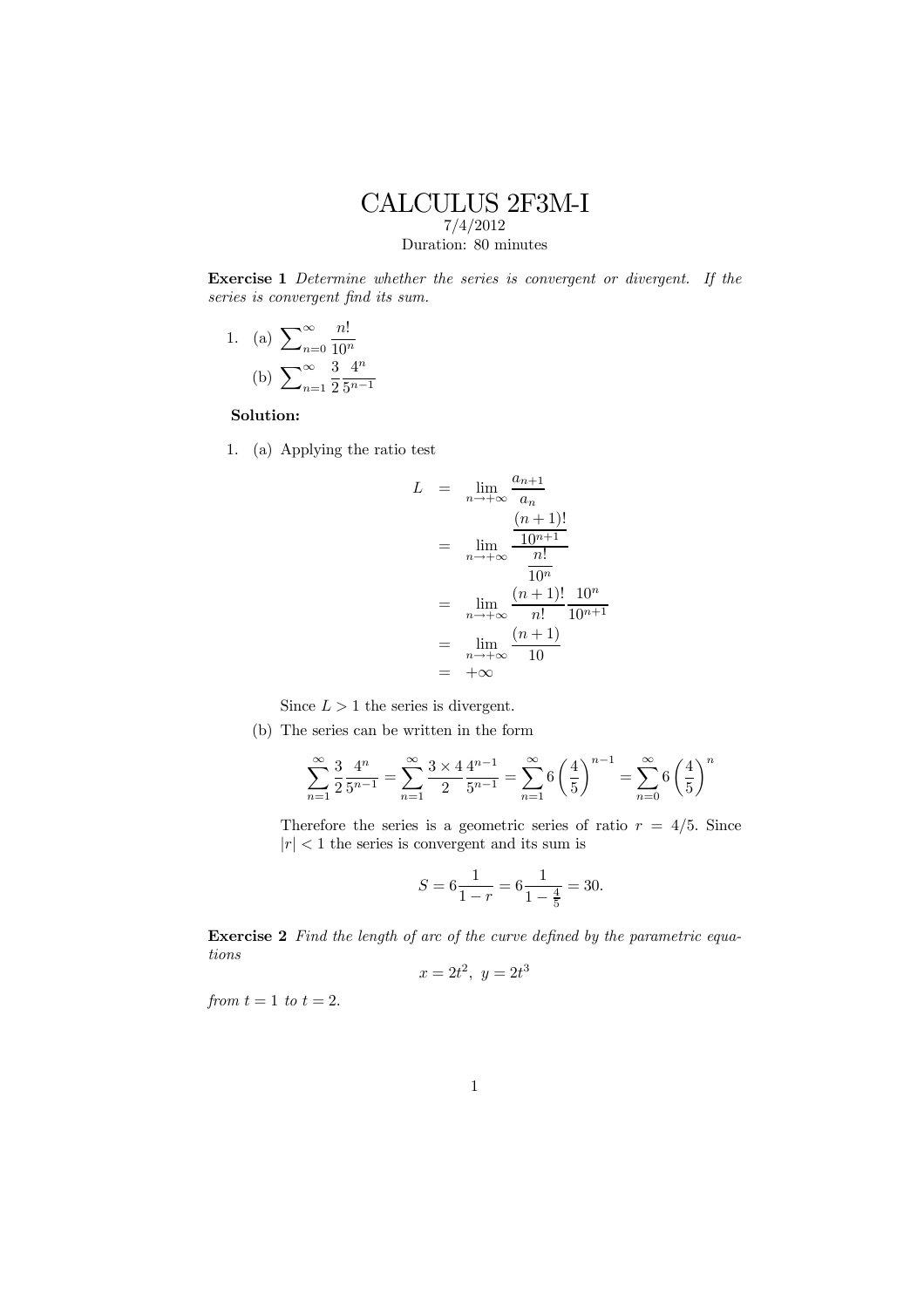## Solution:

The length of arc is given by

$$
L = \int_{1}^{2} \sqrt{x'(t)^{2} + y'(t)^{2}} dt
$$
  
\n
$$
= \int_{1}^{2} \sqrt{(4t)^{2} + (6t^{2})^{2}} dt
$$
  
\n
$$
= \int_{1}^{2} \sqrt{16t^{2} + 36t^{4}} dt
$$
  
\n
$$
= \int_{1}^{2} 2t \sqrt{4 + 9t^{2}} dt
$$
  
\n
$$
= \left. \frac{(4 + 9t^{2})^{3/2}}{3} \right|_{1}^{2}
$$
  
\n
$$
= \left. \frac{2}{27} \left( 40^{3/2} - 13^{3/2} \right) \right
$$
  
\n
$$
= \frac{160\sqrt{10}}{27} - \frac{26\sqrt{13}}{27}.
$$

Exercise 3 Find the extrema of the function

$$
f(x,y) = x^2y
$$

subject to the constraint

 $x^2 + 8y^2 = 24.$ 

## Solution:

Using the Lagrange method we define

$$
L(x, y) = x^2y + \lambda(x^2 + 8y^2 - 24).
$$

The extrema of  $f$  subject to the above condition are critical points of  $L$ . These critical points are the solutions of the system

$$
L_x = 2xy + 2\lambda x = 0
$$
  
\n
$$
L_y = x^2 + 16\lambda y = 0
$$
  
\n
$$
L_\lambda = x^2 + 8y^2 - 24 = 0.
$$

From the first equation we obtain

$$
x = 0 \text{ or } \lambda = -y.
$$

For  $x = 0$  the second equation yields

$$
y = 0 \text{ or } \lambda = 0.
$$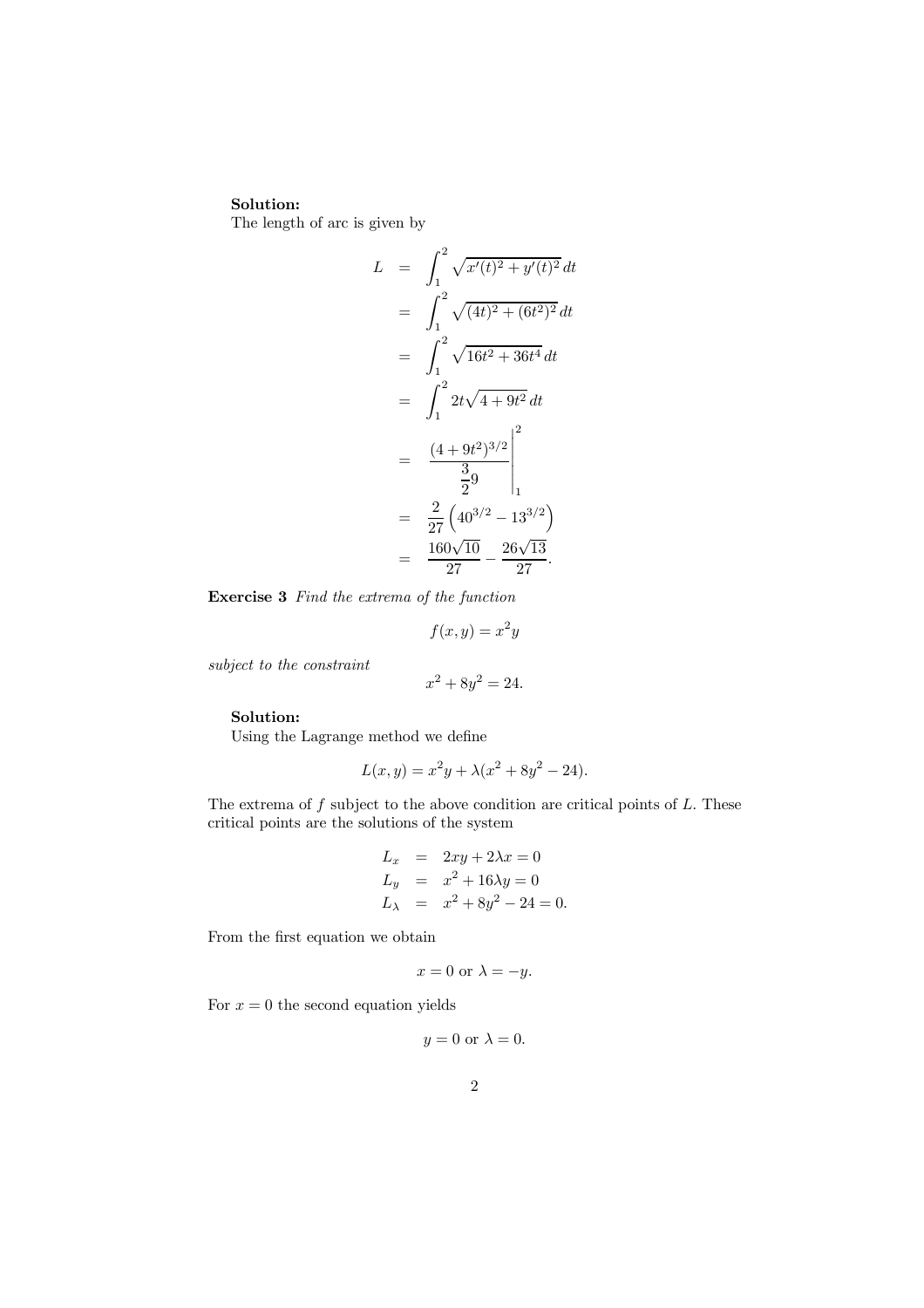The point  $x = 0, y = 0$  does not meet the third equation and for  $\lambda = 0$  the third condition equation produces the solutions

$$
x = 0, \ y = \pm \sqrt{3}.
$$

For  $\lambda = -y$  the second equation yields

$$
y = \pm \frac{1}{4}x.
$$

This together with the third equation produces the points

$$
x = \pm 4, \ y = \pm 1.
$$

Now we calculate the values of  $f$  at each point and we have

$$
f(0, \pm\sqrt{3}) = 0
$$
;  $f(\pm 4, 1) = 16$ ;  $f(\pm 4, -1) = -16$ .

Therefore an absolute maximum is reached at the points  $(4, 1)$  and  $(-4, 1)$  and a minimum at the points  $(4, -1)$  and  $(-4, -1)$ .



Exercise 4 Evaluate

$$
\iint\limits_{D} xy \, dxdy
$$

if D is the region enclosed by the parabolas  $y = x^2$  and  $x = y^2$ .

Solution:

$$
\iint_D xy \, dxdy = \int_0^1 \left( \int_{x^2}^{\sqrt{x}} xy \, dy \right) dx
$$

$$
= \int_0^1 \left( x \frac{y^2}{2} \Big|_{x^2}^{\sqrt{x}} \right) dx
$$